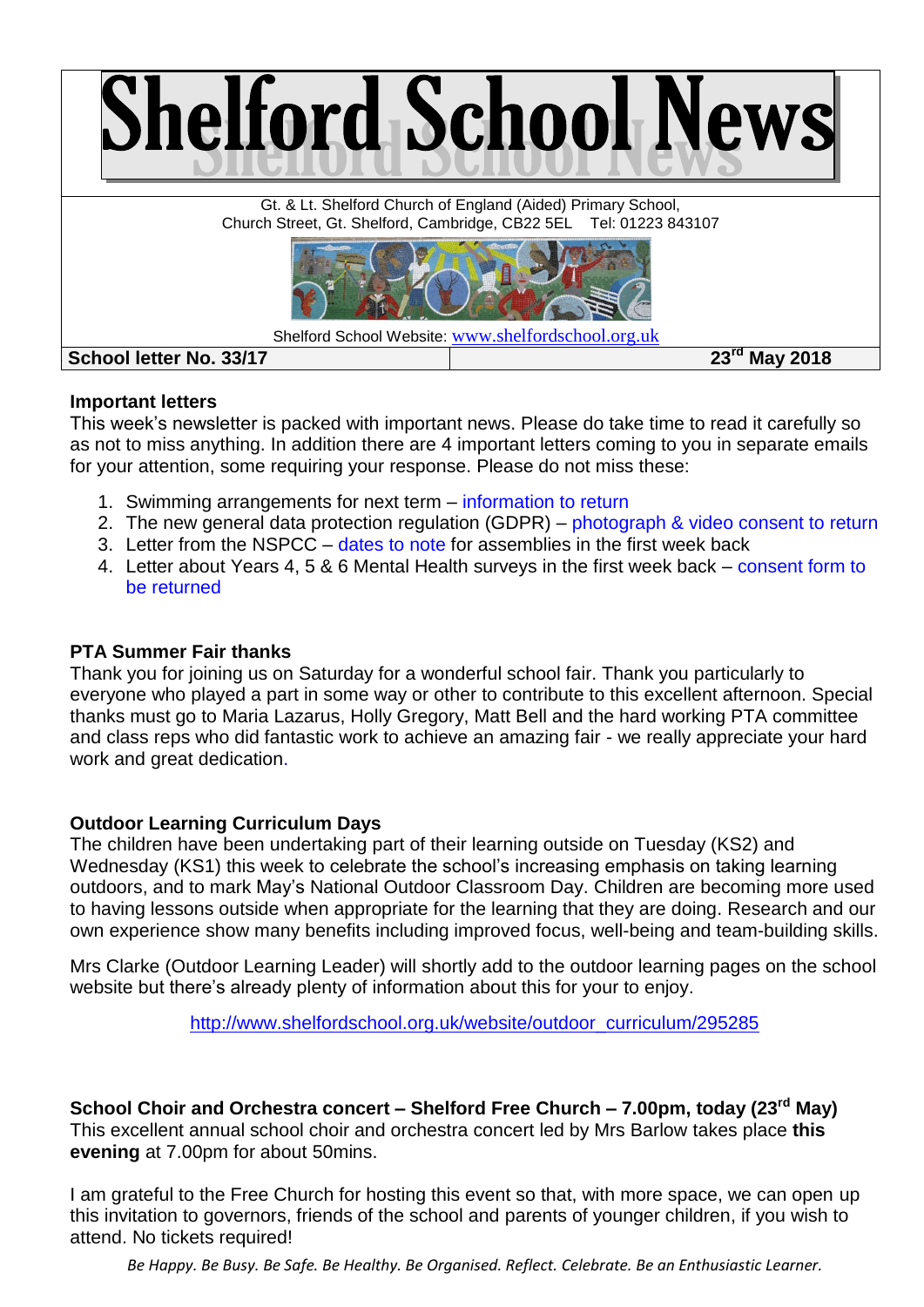Please bring your child to the main entrance of the Free Church, Great Shelford with their instrument at **6.40pm.** Parents will then be asked to gather in the back room where a drink will be served by the PTA before the start of the performance for those who wish it. Please note that drinks can not be taken into the sanctuary. Choir and orchestra members should attend in a choir T-shirt and dark coloured skirt/trousers (no jeans please), and bring a water bottle. Thank you.

### **Ascension Service and Picnic**

Please do join us tomorrow, Thursday 24<sup>th</sup> May for our Ascension Day Service at St Mary's at 11.15am and then afterwards at the Wale Recreation Ground for our annual picnic. A small group of pupils from Year 4 will be reading and praying in the service.

#### **Please ensure that all KS2 children bring their own packed lunch for this event, unless they are entitled to a free school meal.**

The picnic is always an idyllic event and is much loved by us all. **We need helpers to walk to and from the recreation ground with the children** – if you are able to help with this (even if for one way), please contact the school office and let us know. We are getting a little worried as we have very few names so far and will struggle to meet the required adult to pupil safety ratios. Thank you.

### **Gymnastics Club/Woodwind lessons**

Please note that there will be no gymnastics club or woodwind lessons tomorrow, Thursday  $24<sup>th</sup>$ May.

#### **SMART watches and mobile phones in school**

A very small number of children have recently brought SMART watches with the facility to video, record and photograph into school. Please be advised that, for safeguarding reasons, these are not permitted on the school site.

May I also remind all parents that children are also not permitted to bring mobile phones onto site.

### **Staffing**

Reception parents and children will have certainly noticed Mrs Warne's absence in recent weeks. Unfortunately she has sustained a back injury and, despite significant physio, is not making as swift a recovery as we had all wished. Regrettably, she has been signed off work for another three weeks. I am hugely grateful to Mrs Sarah Murray and Mrs Emma Harrison (the school's casual TAs) for their fantastic commitment in covering this absence to date. We all send Mrs Warne our very best wishes for a speedy recovery.

Given that we have lost the use of our casual TAs across the school now that they are covering in Reception class, I would welcome hearing from anyone who is interested in applying for a casual TA role at the school (occasional hours as and when needed). Please do catch me outside, ring me or email me at [office@shelford.cambs.sch.uk](mailto:office@shelford.cambs.sch.uk) Thank you.

## **Professional Training Day Friday 25th May – School Closure**

There is no school on Friday. We all hope that you enjoy a good half term. We will look forward to seeing you all again on Monday  $4<sup>th</sup>$  June.

Kind regards, Mrs Evans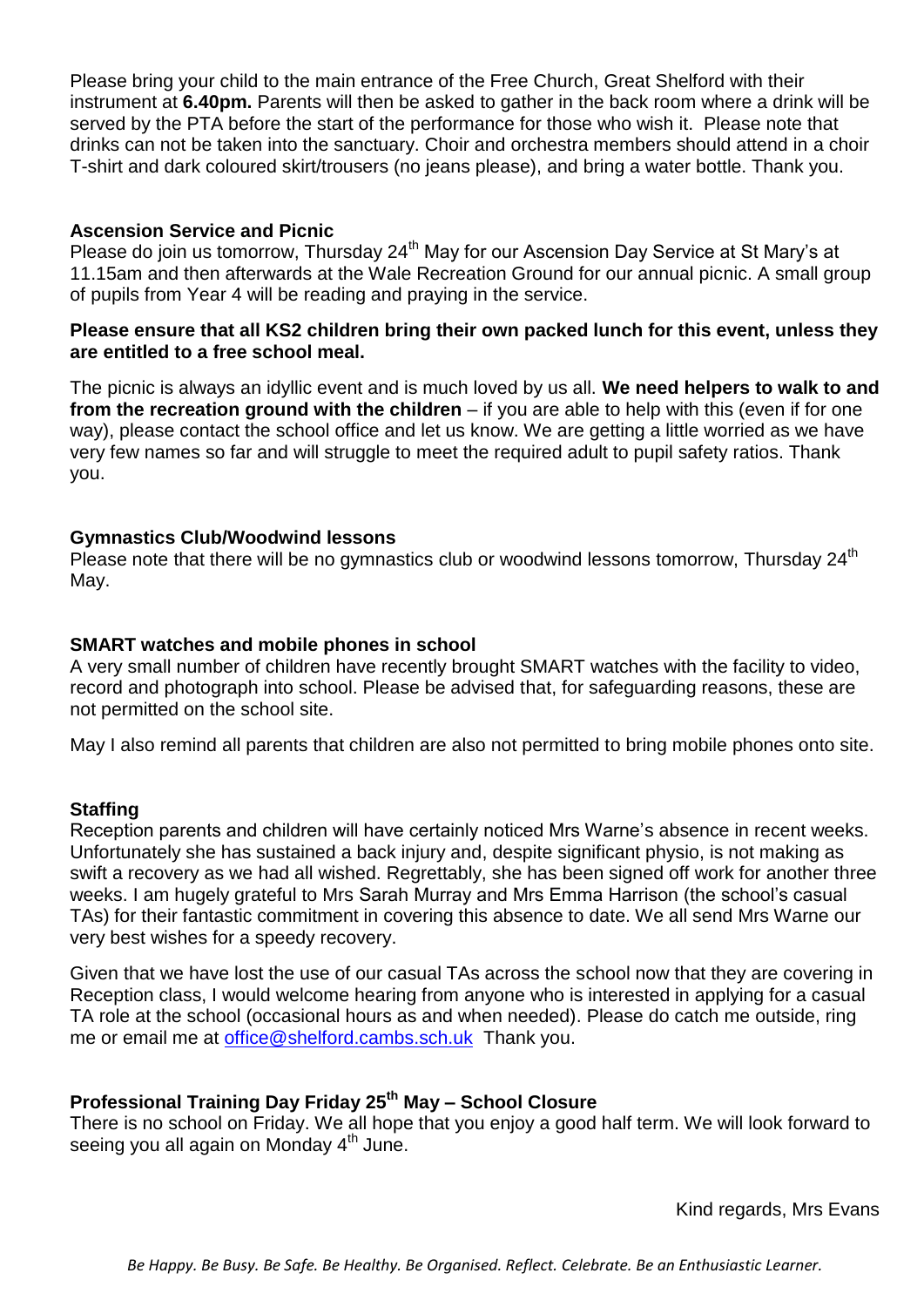## **Volunteer required for Netball Club**

A volunteer is required to help coach Year 5/6 alongside Mrs Crew on Mondays 3.30-4.30pm. The sessions are fun and it is rewarding to see the children's skills develop. A knowledge of netball is essential along with the requirement to attend each week and the capacity to attend occasional after-school tournaments, two of which are in May. The necessary volunteer application form, DBS checks and induction session can all be easily completed via school. For more information, please enquire at the School office or email [rachel.crew@frog.co.uk](mailto:rachel.crew@frog.co.uk)

## **Dates for next academic year (including INSET days):**

| <b>Autumn Term 2018</b>                                                              | <b>Spring Term 2019</b>                         | <b>Summer Term 2019</b>                          |  |
|--------------------------------------------------------------------------------------|-------------------------------------------------|--------------------------------------------------|--|
| Tuesday 4 <sup>th</sup> September 2018 to                                            | Thursday 3 <sup>rd</sup> January 2019 to Friday | Tuesday 23rd April 2019 to                       |  |
| Wednesday 19 <sup>th</sup> December 2018                                             | 5 <sup>th</sup> April 2019 inclusive            | Wednesday 24 <sup>th</sup> July 2019 inclusive   |  |
| inclusive                                                                            |                                                 |                                                  |  |
|                                                                                      | Half term Monday 18 <sup>th</sup> February      | Half term: Monday 27 <sup>th</sup> May to Friday |  |
| Half term Monday 22 <sup>nd</sup> October 2018                                       | 2019 to Friday 22 <sup>nd</sup> February 2019   | 31 <sup>st</sup> May 2019 inclusive              |  |
| to Friday 26 <sup>th</sup> October 2018 inclusive                                    | inclusive                                       | May Day: Monday 6 <sup>th</sup> May 2019         |  |
| Shelford School Professional Development Days (INSET) on which the school is closed: |                                                 |                                                  |  |
| 1. Tuesday 4 <sup>th</sup> September 2018                                            |                                                 |                                                  |  |
| 2. Wednesday 5 <sup>th</sup> September 2018                                          |                                                 |                                                  |  |
| 3. Thursday 3 <sup>rd</sup> January 2019                                             |                                                 |                                                  |  |
| 4. Friday 4 <sup>th</sup> January 2019                                               |                                                 |                                                  |  |
| 5. Friday $24th$ May 2019                                                            |                                                 |                                                  |  |

| Celebration assembly achievements - Friday 18th May 2018                                  |                                                                                           |  |
|-------------------------------------------------------------------------------------------|-------------------------------------------------------------------------------------------|--|
| This half term's Secrets of Success focus:                                                |                                                                                           |  |
| Push yourself<br>$\bullet$<br>Headteacher's Award (4 house points):                       | Golden Mile-25 Miles Silver (4 house points):<br>Not awarded this week<br>$\bullet$       |  |
| George Wheeler<br>$\bullet$<br>Luke Welchman<br>$\bullet$<br>Joel Dennington<br>$\bullet$ | Golden Mile – 50 Miles Gold (4 house points)<br>Not awarded this week                     |  |
| Rory Wall<br>$\bullet$<br><b>Archie Meikle</b><br>$\bullet$<br>Daniel Lockey              | Golden Mile – 75 Miles Emerald (4 house points)<br>Not awarded this week<br>$\bullet$     |  |
| Star Writer (4 house points):<br>Not awarded this week<br>$\bullet$                       | Celia (10 house points)<br><b>Eleanor Harris-Wright</b><br>$\bullet$                      |  |
| Maths Investigator Award (4 house points):<br><b>Ellie Moss</b><br>$\bullet$              | Cyril<br>Mrs Kellock                                                                      |  |
| Pen Licence:<br>Not awarded this week<br>$\bullet$                                        | Care of Books (2 house points per class member)<br>• Year 6                               |  |
| Golden Mile - 5 Miles (2 house points):<br>Not awarded this week<br>$\bullet$             | Dinner winners (2 house points per class member)<br>Reception<br>$\bullet$                |  |
| Golden Mile-10 Miles Bronze (4 house points):<br>Not awarded this week<br>$\bullet$       | Silver bins (2 house points per class member)<br>Year <sub>2</sub><br>$\bullet$<br>Year 5 |  |
|                                                                                           | This week's house winners:                                                                |  |
|                                                                                           | Owls                                                                                      |  |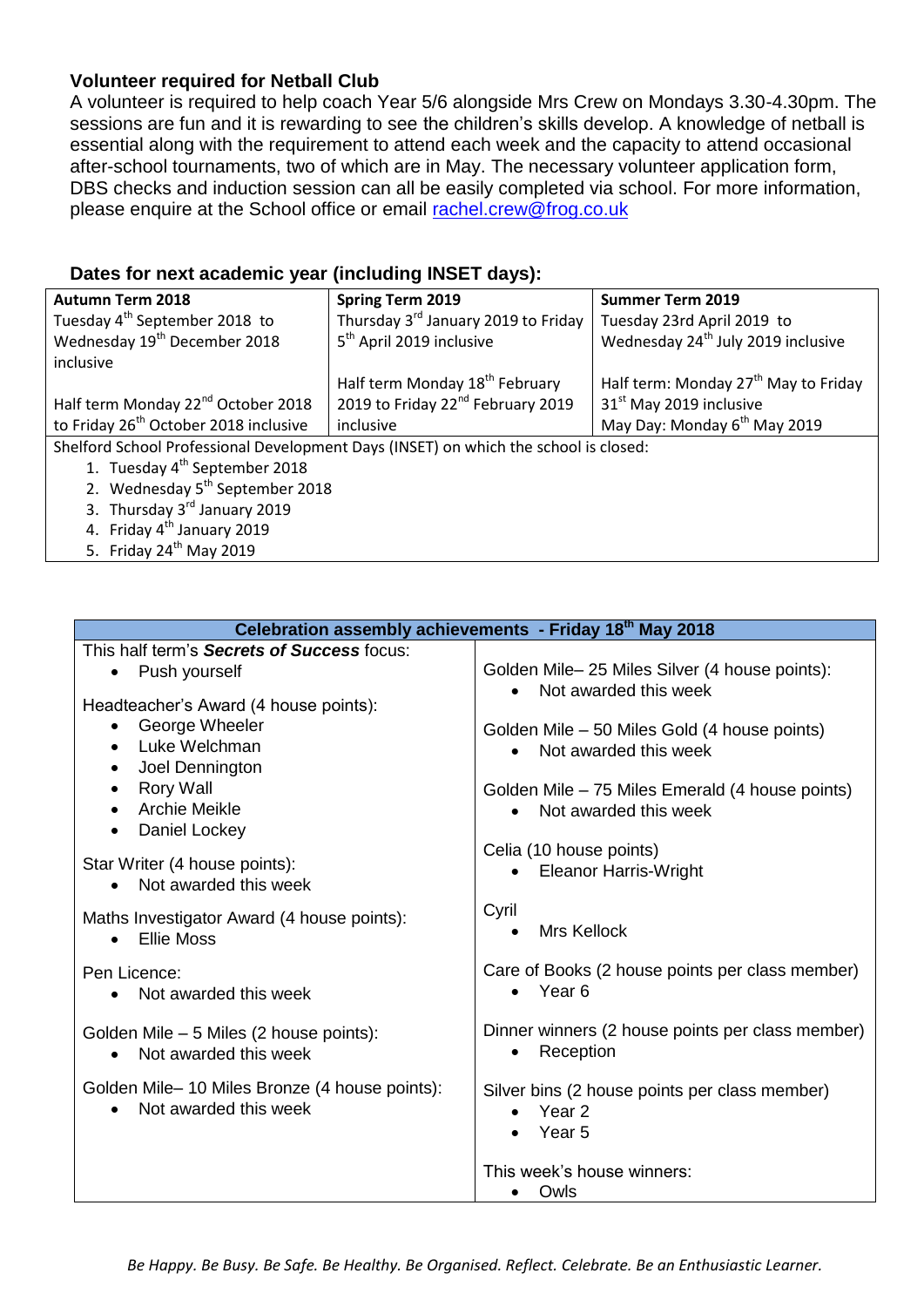# **PTA News: 23rd May 2018**

\*\*\*\*\*\*\*\*\*\*\*\*\*\*\*\*\*\*\*\*\*\*\*\*\*\*\*\*\*\*\*\*\*\*\*\*\*\*\*\*\*\*\*\*\*\*\*\*\*\*\*\*\*\*\*\*\*\*\*\*\*\*\*\*\*\*\*\*\*\*\*\*\*\*\*\*\*\*\*\*\*\*\*\*\*\*\*\*\*\*\*\*\*\*\*\*\*\*\*\*\*\*\*\*\*\*\*\*\*\*\*



#### **Summer Fair: \*\*\* THANK YOU! \*\*\***

A very big THANK YOU to one and all for supporting the Summer Fair in so many different ways and making it such a fun afternoon! At the time of writing we are waiting for expenses, silent auction payments etc so don't know the final figures…however it is looking like we matched last year's profits, which is a fantastic! We have had lots of lovely feedback from across the community about the event, so thank you all for making it possible.

#### **Silent Auction**

All lucky bidders in the Silent Auction should have should have received a message from the auction team by now. Congratulations! Please arrange to collect your items/vouchers from the Auction team and make payments by cash or cheques payable to Shelford School PTA. Thank you very much!



#### **Camp Out: Friday 15th June**

We have some exciting news! Cambridge Woodland Academy are coming to the Camp Out! Mark, who you may have met already at the Fair, will be joining us to run fantastic nature-based activities for all Camp Out overnight and evening guests.

All inclusive Camp Out tickets cost £10 per person. This includes BBQ, nature activities, 'campfire entertainment', pitch and breakfast. Evening only tickets cost £6 per person and include BBQ and nature activities.

Please reserve you tickets via Classlist (or [pta@shelfordschool.org.uk\)](mailto:pta@shelfordschool.org.uk) and pay from Thursday onwards (look out for us selling tickets at the gate!).



## **PTA Challenge: Sunday 1st July**

To take part in this year's PTA Challenge, the **London to Cambridge bike ride** on **Sunday 1st July**, see [https://www.bike](https://www.bike-events.co.uk/Ride.aspx?id=631&n=y)[events.co.uk/Ride.aspx?id=631&n=y.](https://www.bike-events.co.uk/Ride.aspx?id=631&n=y)

Join the team by clicking 'Book Now', choose 'team entry' and search for '**The Go Bradley's (Shelford School PTA) team'**. Entry costs £23.50 per person. The organisers provide coach travel for an extra cost but we plan to travel together by train from Cambridge around 6.45am.

Matt Bell will be getting a Classlist group together to offer some group training on Sundays, increasing the distances each week and stopping for lunch along the way. Perfect training for the Challenge! Further info from Matt on 07973 225612, via Classlist, or [matt@directredmedia.com.](mailto:matt@directredmedia.com)